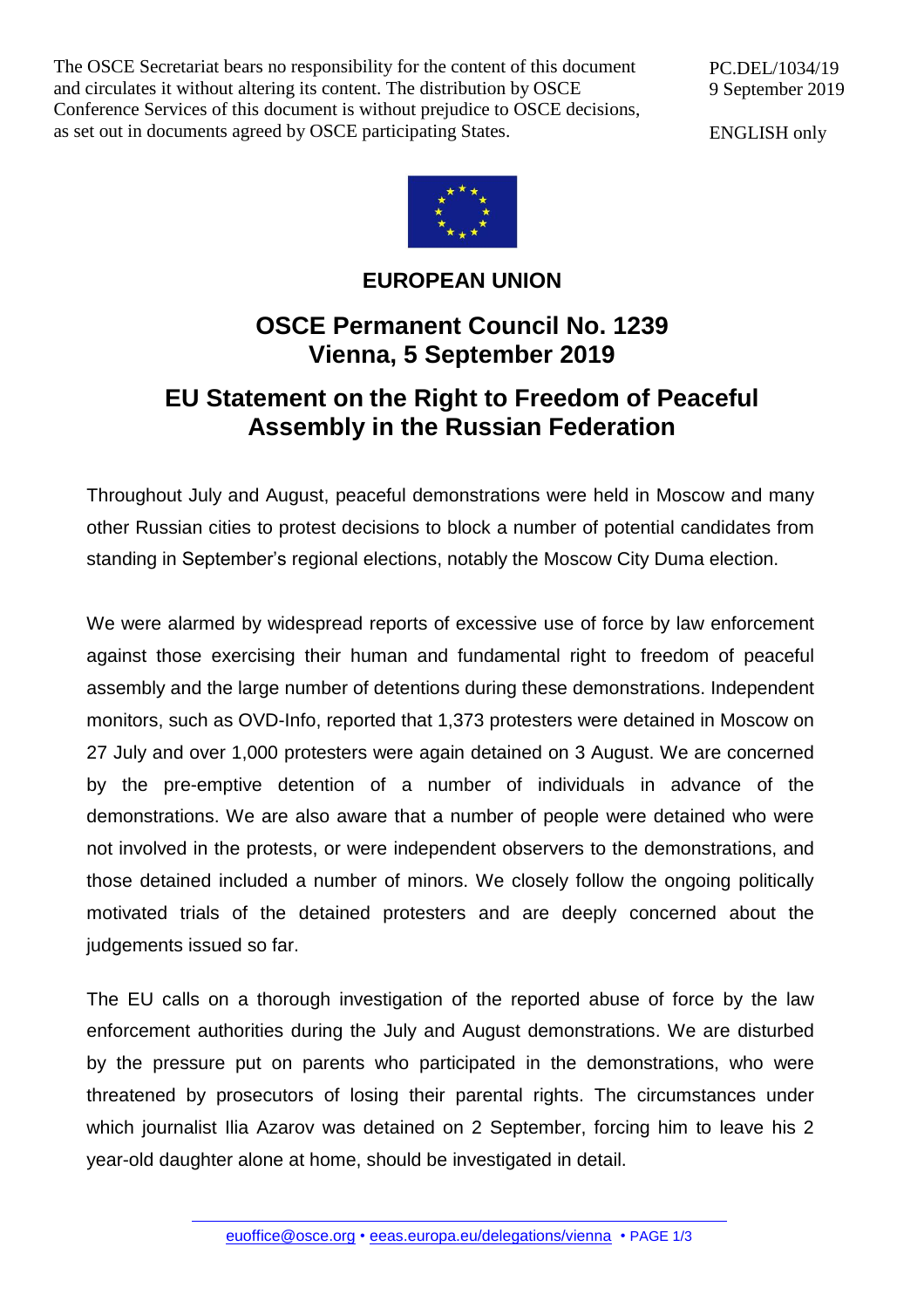As reported by the Representative on Freedom of the Media in his statement of 29 July, at least 15 journalists were assaulted, detained or had their equipment damaged by police while covering the demonstration in Moscow on 27 July. Fourteen journalists were also detained on 3 August.

We are also concerned that a number of opposition figures, who were prevented from participating in the elections, have been detained numerous times, for example: Yulia Galyamina, Dmitry Gudkov and Ilya Yashin. Mr Yashin has been detained five times since the protests began in July.

Several opposition candidates collected enough signatures in their local districts to meet requirements for local election registration. Nevertheless, they were disqualified from registering based on claims by the election authorities that a proportion of signatures were inauthentic. Moreover, the process of collecting signatures by opposition candidates appears to have been deliberately disrupted on several occasions.

We share the concerns of the Commissioner for Human Rights of the Council of Europe, Dunja Mijatovic, who wrote to the Minister of Interior of the Russian Federation following the demonstrations on 27 July.

Freedom of peaceful assembly is at the heart of the OSCE's commitments, and is a prerequisite for democracy. In Copenhagen in 1990, participating States agreed that "everyone will have the right of peaceful assembly and demonstration. Any restrictions which may be placed on the exercise of these rights will be prescribed by law and consistent with international standards."

The OSCE Guidelines on Freedom of Peaceful Assembly, and the Human Rights Handbook on Policing Assemblies, are clear that, as a human right and fundamental freedom, freedom of peaceful assembly should, insofar as possible, be enjoyed without regulation.

In addition to the presumption in favour of holding assemblies, there is a positive obligation on the authorities to facilitate and protect peaceful assemblies.